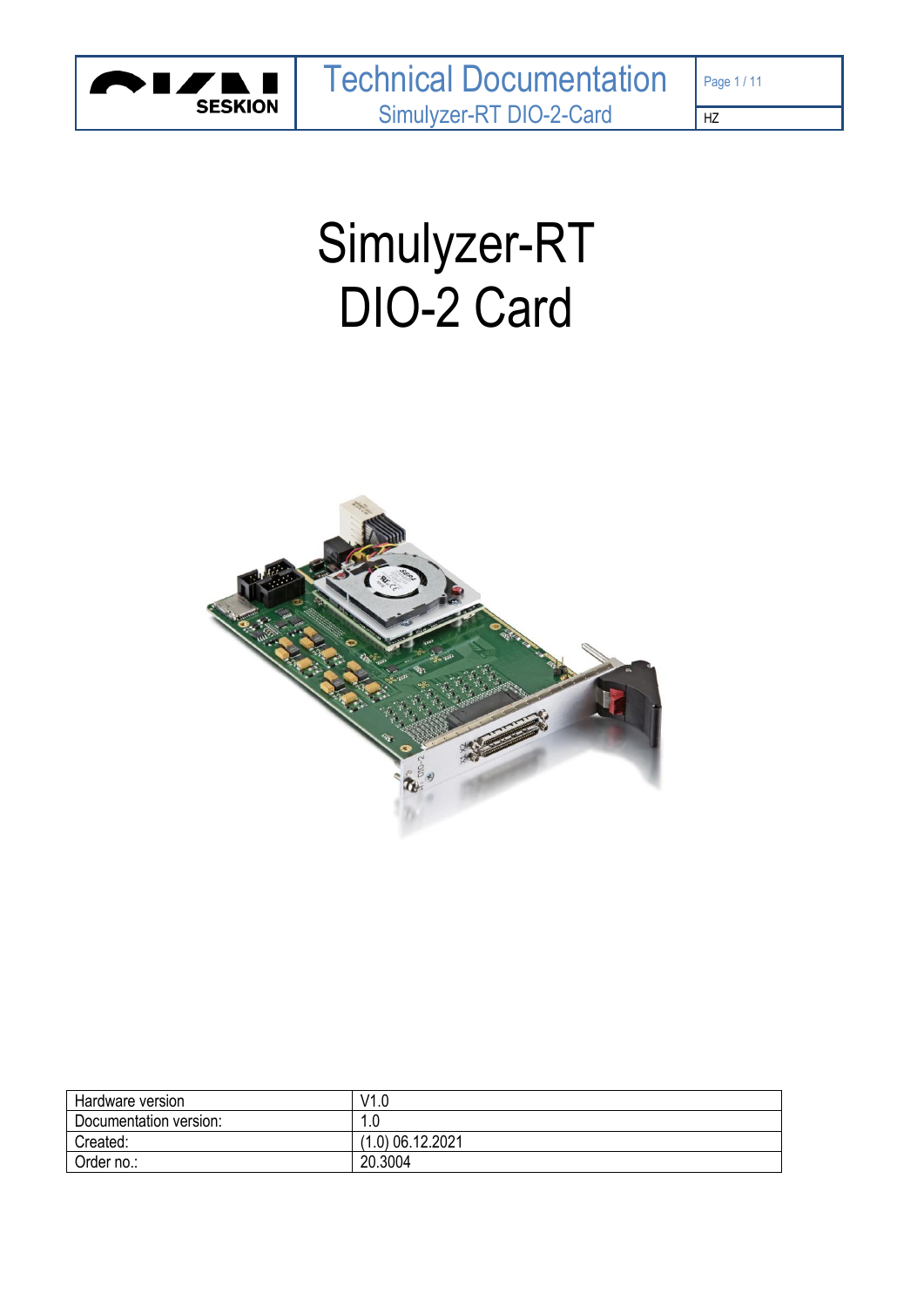

# Safety instructions

To avoid damages to persons and devices the following safety instructions have to be noticed!

- Only qualified personnel are allowed to handle this device!
- Before any handling within the device the current supply has to be switched off!
- During operation the device have to be positioned, that enough air condition is supplied and no small parts can get into the ventilation slots.
- In case of any trouble the system has to be switched de-energized!
- The declared environmental conditions and max. voltage ranges have to be observed!
- To warranty the device remove all dust and dirt in periodically intervals.
- Make sure that the ventilation slots are unobstructed!

# Intended use:

**The Simulyzer RT DIO-2 card is engineered for measurement and analysis of sensors of a RT proofing system. The field of function of the DIO-2 card is the digital data transfer within the test system (see applications).**

 $\bullet$  The device is only permitted to use for the intended use. Any other use results the deletion of the guarantee!

For questions and repair cases contact SesKion GmbH Tel.: +49 (0)711/990 58 14 Fax: +49 (0)711/990 58 27 Email: info@seskion.de Internet: www.seskion.de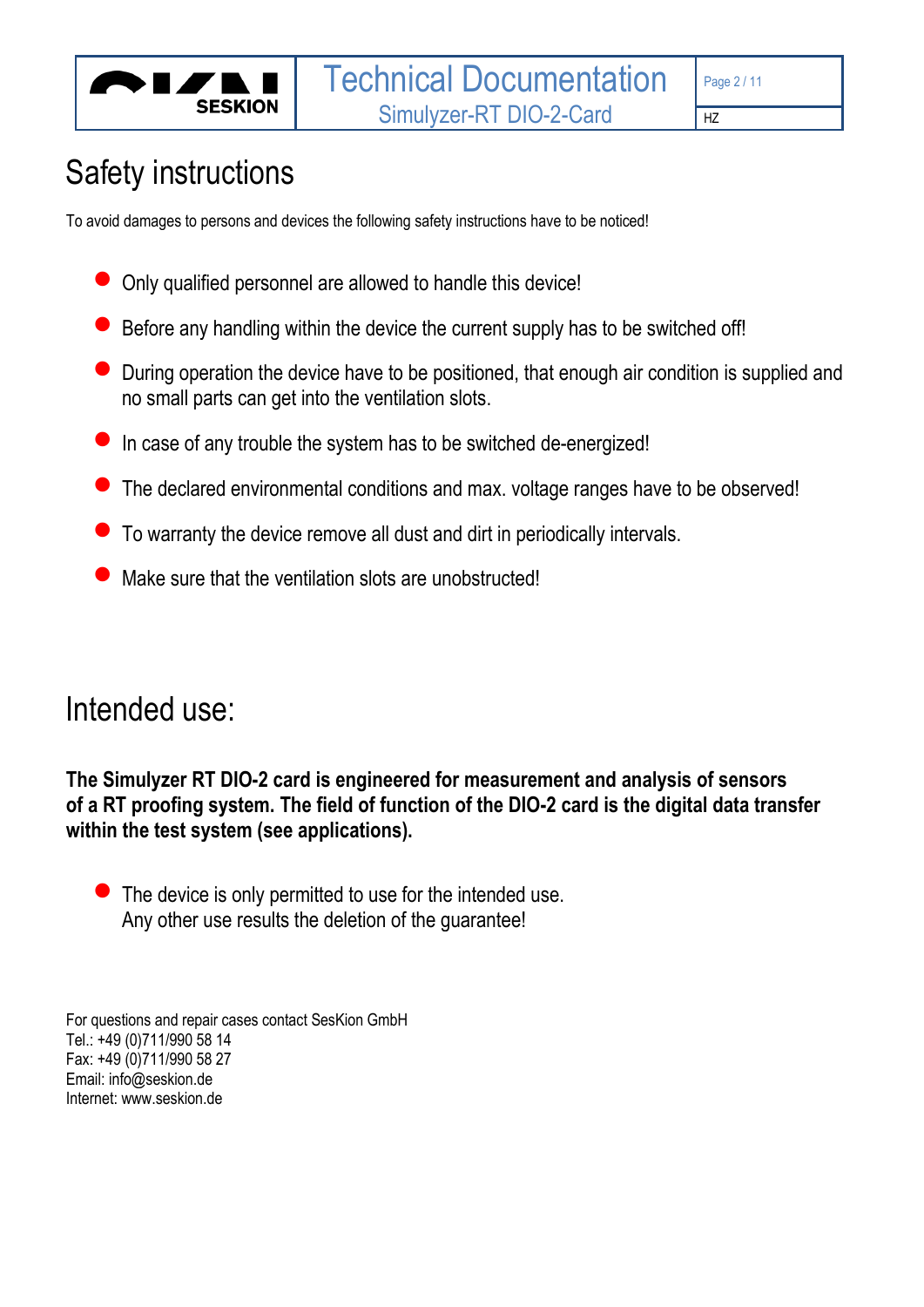

# <span id="page-2-0"></span>Table of contents

| 1 <sub>1</sub> |  |
|----------------|--|
| 2.             |  |
| 3.             |  |
| 4.             |  |
| 5.             |  |
| 6.             |  |
| 6.1.           |  |
| 6.2.           |  |
| 6.3.           |  |
| 7.             |  |
| 7.1.           |  |
| 7.2.           |  |
| 7.3.           |  |
| 7.4.           |  |
| 8.             |  |
| 9.             |  |
|                |  |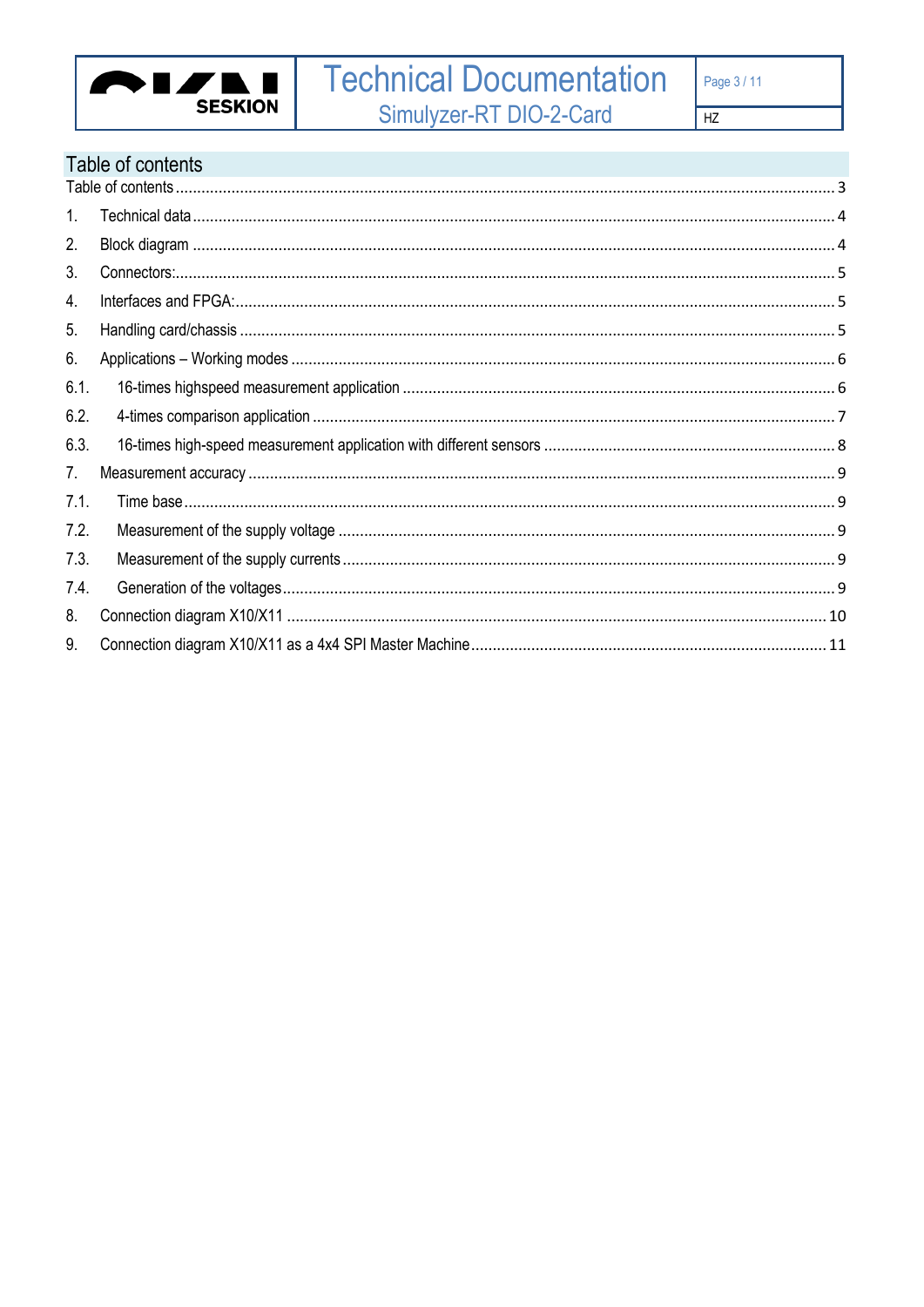

The Simulyzer-RT DIO-2 board is a further development of the Simulyzer-RT DIO-1 board in the areas:

- Significantly higher FPGA size for the implementation of more complex processes.
- Significantly higher computing power for measured value preprocessing; DIO-1: 100,000 signal values/s DIO-2: 4.000.000 signal values/s

# <span id="page-3-0"></span>1. Technical data

- Current consumption:  $12V / 0.8$  A (without external consumers)<br>• Operating temperature:  $0^{\circ}$ C ... 40°C
- Operating temperature:
- Rel. Humidity: Max. 85% not condensed
- Weight: 190g
- Dimensions: Single Eurocard, 4 U

| Test conditions: Environmental temperature 20°C to 26°C |                         |               |                    |       |       |                          |
|---------------------------------------------------------|-------------------------|---------------|--------------------|-------|-------|--------------------------|
| <b>Num</b>                                              | <b>Evaluation</b>       | <b>Symbol</b> | typ.               | min.  | max.  | description              |
|                                                         | Permitted voltage range | Jsupp         | 12V                | 11.4V | 12.6V |                          |
|                                                         | Current consumption     | <b>I</b> supp | 650 <sub>m</sub> A |       | 800mA | Without sensor<br>supply |

# <span id="page-3-1"></span>2. Block diagram

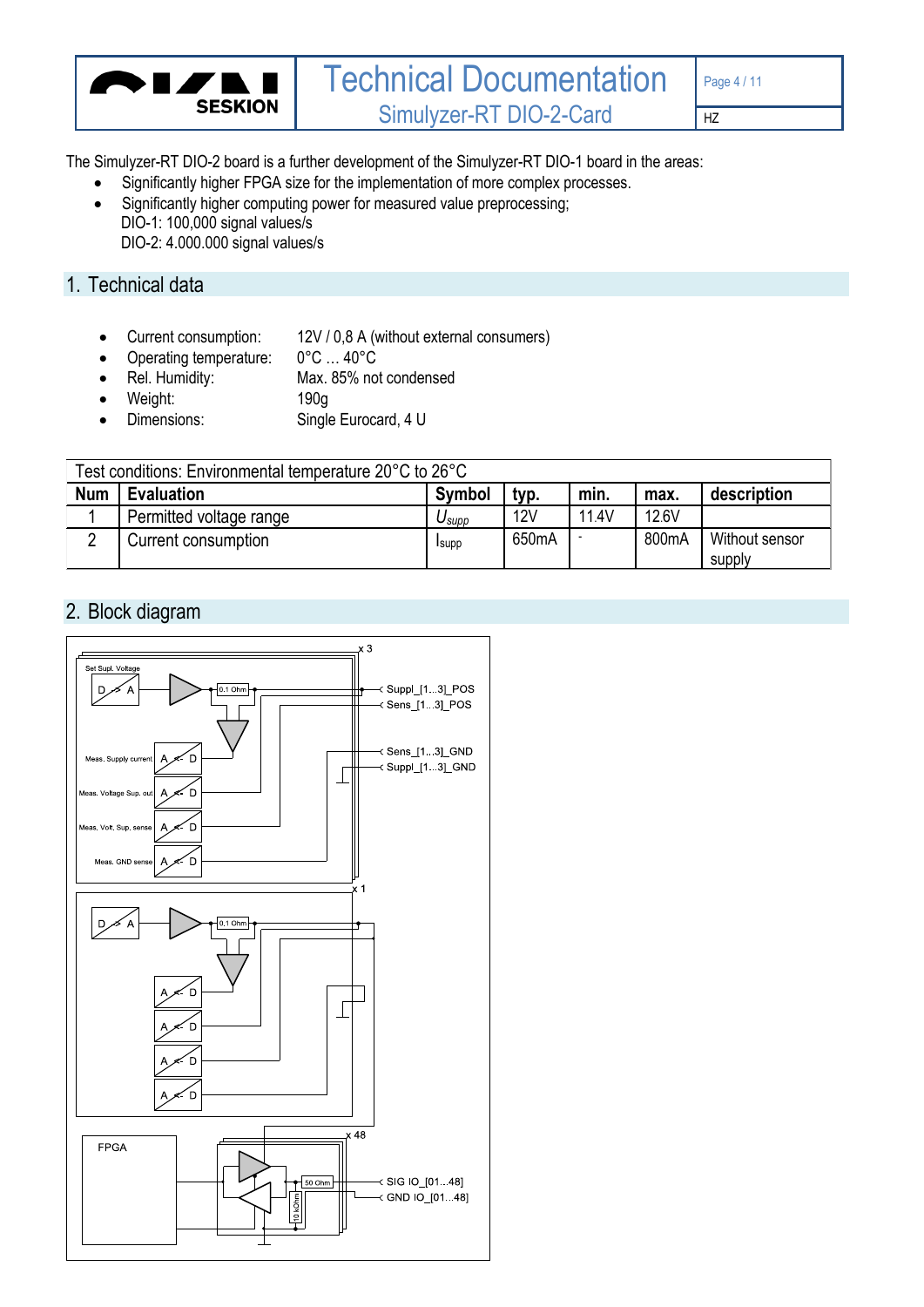

#### <span id="page-4-0"></span>3. Connectors:

- For SPI, FAST-SO
- Connectors to bus: 1 PCIe Lane to CPU-1
	- Power supply 12C
	-
- 

Parallel to all cards for synchronization • Connectors frontside: HDRA-E68W1LFDTC "Dual Stacking Connectors" with dig IO + Sensor Power



### <span id="page-4-1"></span>4. Interfaces and FPGA:

- Xilinx® Zynq® UltraScale+ MPSoC Modules for the realization of protocols. ARM® dual-/quad-core Cortex™-A53 (64 bit, up to 1500 MHz)
- 8 x SPI (MISO, MOSI, CS, CLK) + 16 Reserve DIG IO => 48 Pins
- 16xSPI (16xMISO, 16xMOSI, 8xCS, 8xCLK)/ 48 Pins
- With the 16 reserve IO, 4 x Fast-SO can be realized, among other things.
- All DIG IOs bidirectional, level adjustable from 1.2V to 5.5V operation; max. 20MHz
- 3x adjustable PU outputs. 0.5V to 6.0V, +/- 0.1% of full scale for external supply of the sensors, current limitation 0..1000mA, +/- 0.1%. 1x adjustable PU output, 0.5V to 6.0V, +/- 0.1% of full scale, current limitation 0..1000mA +/- 0.1%.
- for internal drivers (+ external)50 Ohm or 100 Ohm Impedanz Adaptation for coaxial or twisted pair lines
- Back measurement of the 4 PU voltages and the 4 currents. Accuracy: +/- 0.1% of the full scale value

## <span id="page-4-2"></span>5. Handling card/chassis

Pay attention that the ejection lever of the plug-in card is arrested correctly. Only the correct position guarantees a justly connection of the bus system and the power supply!





#### **Note**

The forcible insertion of the card with displaced HF-sealing spring will demage them. As a result of that HF energy emission will be increased!

Only with intact HF-sealing spring we guarantee that the whole system confirms to the EMC guidelines.

**HF-sealing spring** 

Open position No electrical contact Open position

**Electrical contact** quaranteed

No electrical contact

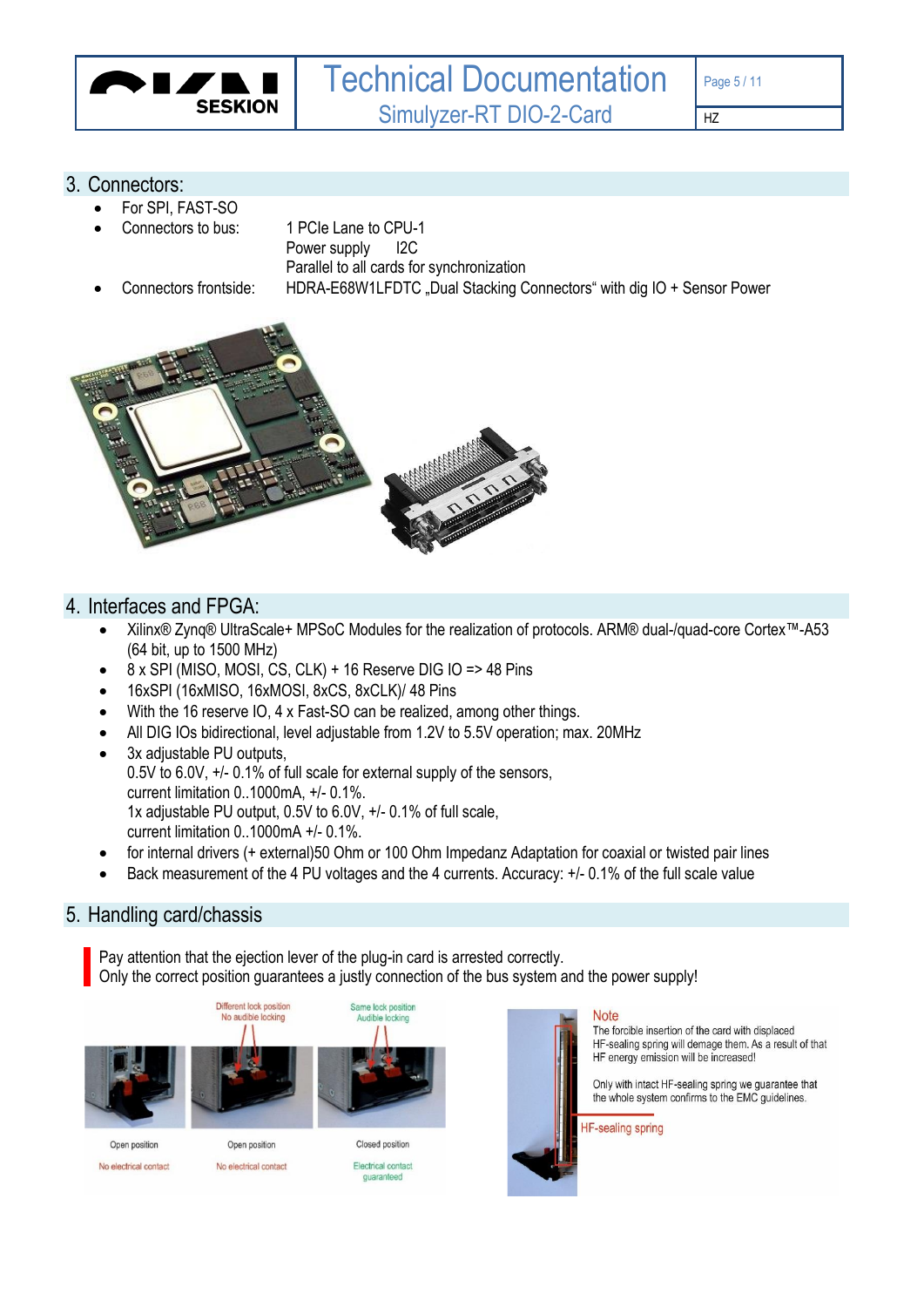

# <span id="page-5-0"></span>6. Applications – Working modes

#### <span id="page-5-1"></span>6.1. 16-times highspeed measurement application

For the application of a 16-fold-parall measurement technique a SPI machine is implemented in the FPGA, which controls the slave-in of 16 sensors together from a transmit shift register. Chip select, clock and possibly reset/test are also controlled together. Individually implemented are the 16 slave-out lines, which go to 16 receive shift registers. The commands go absolutely synchronously to all 16 sensors, the answers are received individually.

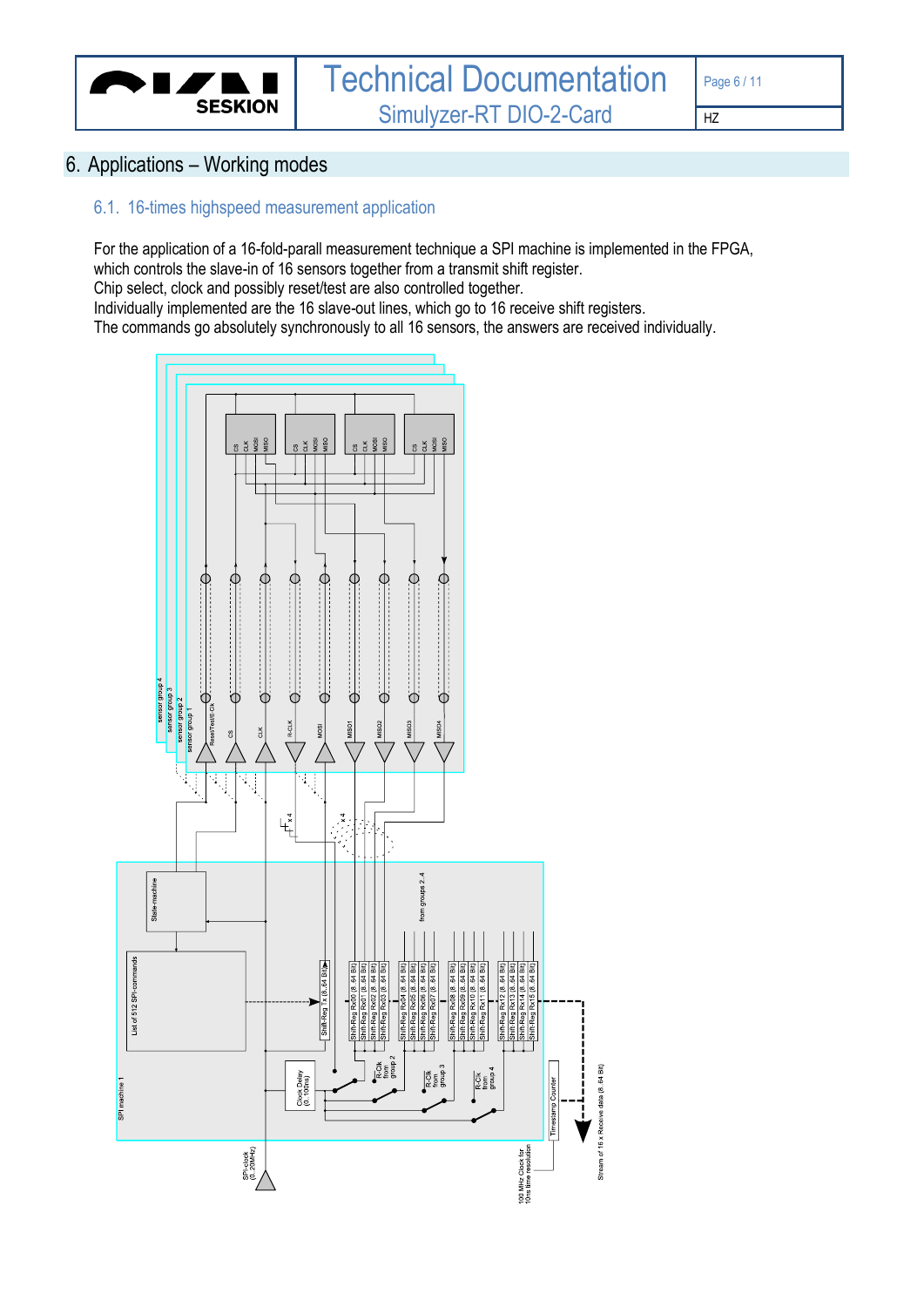

#### <span id="page-6-0"></span>6.2. 4-times comparison application

4 SPI machines each with one own sending- and receiveing shift register. Each SPI machine serves the first sensor of each 4 times group. The rest of the three sensors of each group stay unpopulated.

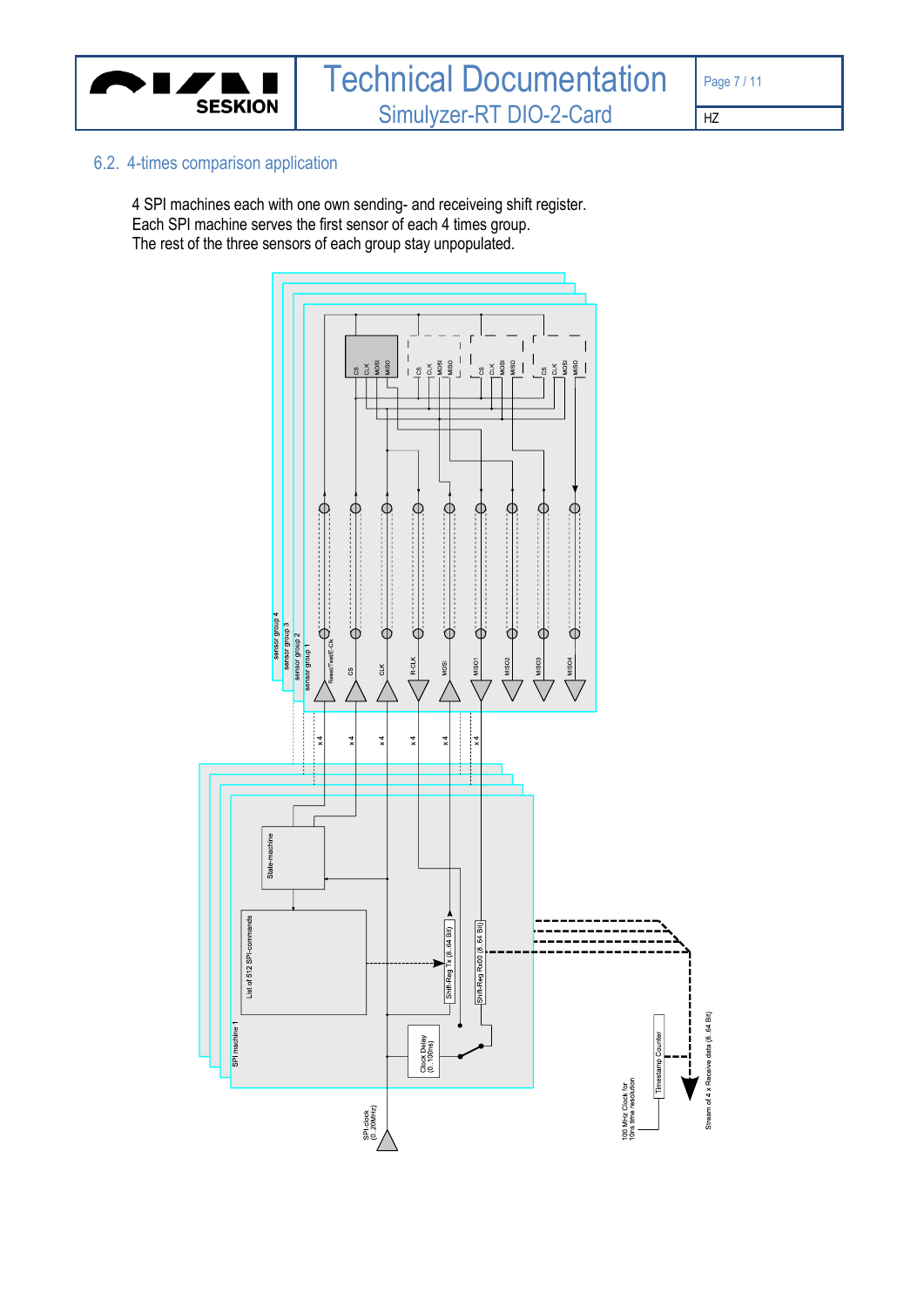

#### <span id="page-7-0"></span>6.3. 16-times high-speed measurement application with different sensors

At the FPGA four SPI machines are implemented, which each controls the *Slave-In* of 4 sensors of a group in common out of its 4 sending shift register. *Clock* and optionally *Reset/Test* are also controlled in common. Individually executed are the 16 *Slave-Out* lines, which are connected to the 4 receiving shift register of the 4 groups.

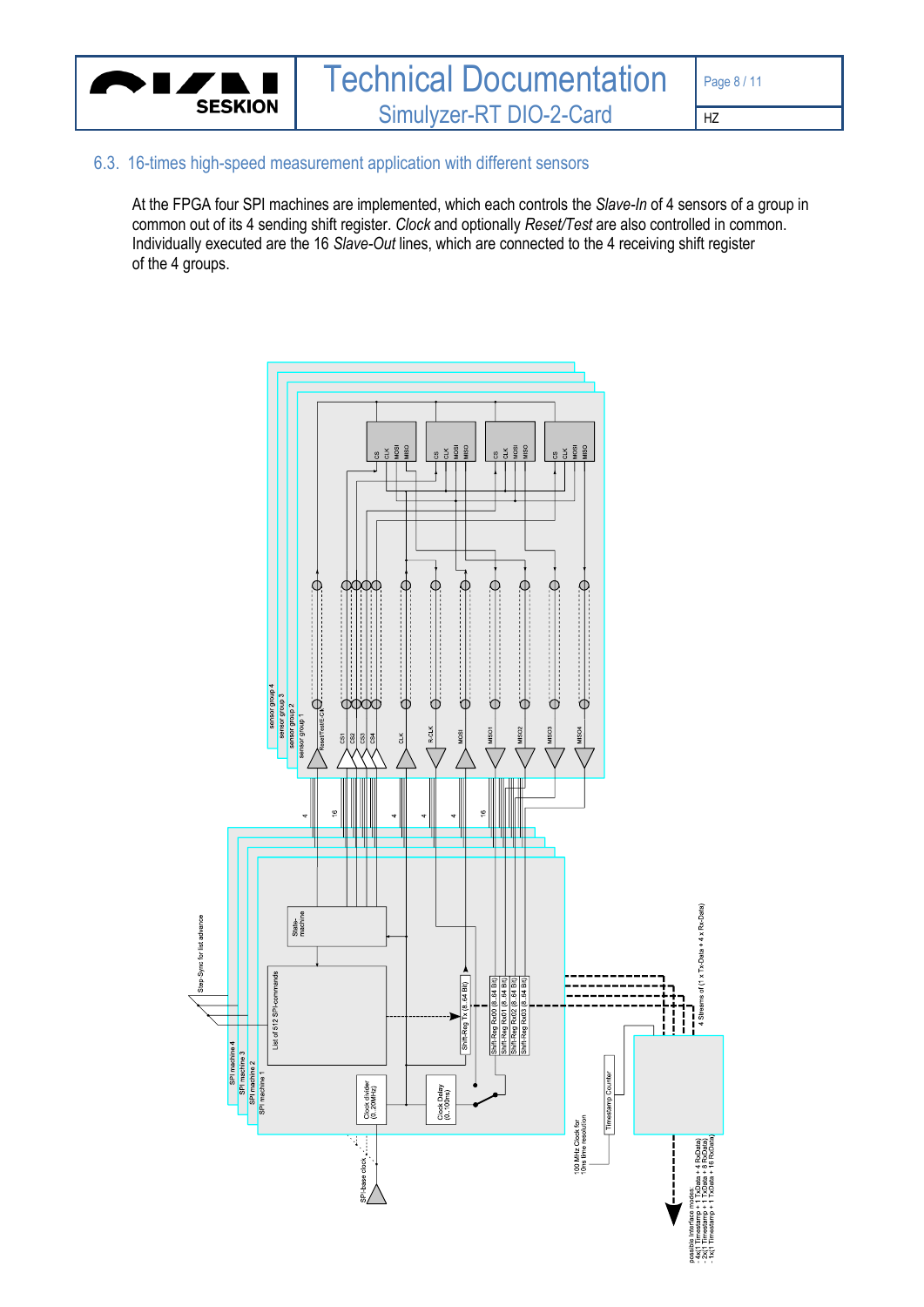

# <span id="page-8-0"></span>7. Measurement accuracy

### <span id="page-8-1"></span>7.1. Time base

| Test conditions: Environmental temperature 20°C to 26°C |                                |                   |      |            |          |                |
|---------------------------------------------------------|--------------------------------|-------------------|------|------------|----------|----------------|
| <b>Num</b>                                              | <b>Evaluation</b>              | <b>Symbol</b>     | Tvpe | <b>Max</b> | Unit     | <b>Comment</b> |
|                                                         | Accuracy time base             | ∆f/f              | ±30  | ±50        | ppm      |                |
| ◠<br>▵                                                  | Aging of time base             | $\Delta f/f_A$    | ±5   |            | ppm/year | -              |
| ົ<br>J                                                  | Temperature drift of time base | $\Delta f/f_\tau$ | ±0.3 | ±0.7       | ppm/°C   |                |

# <span id="page-8-2"></span>7.2. Measurement of the supply voltage

| Test conditions: Environmental temperature 20°C to 26°C |                                     |                    |           |            |                     |                  |
|---------------------------------------------------------|-------------------------------------|--------------------|-----------|------------|---------------------|------------------|
| <b>Num</b>                                              | Evaluation                          | Symbol             | Type      | <b>Max</b> | Unit                | <b>Comment</b>   |
| 4                                                       | Accuracy of the measured voltage    | $U_{mea}$          | ±0.3      | ±0.4       | $\%$ of scfin. 7.5V | Range 0.5V  6.0V |
| 5                                                       | Aging of the measured voltage       | $U_{A\text{-}mea}$ |           | ±0.1       | %/vear              | Range 0.5V  6.0V |
| 6                                                       | Resolution of the measured voltages |                    | 16        |            | Bit                 | 0.65535          |
|                                                         |                                     |                    | 0.1144409 |            | mV/LSB              |                  |

# <span id="page-8-3"></span>7.3. Measurement of the supply currents

| Test conditions: Environmental temperature 20°C to 26°C |                                    |               |            |            |                                |                     |
|---------------------------------------------------------|------------------------------------|---------------|------------|------------|--------------------------------|---------------------|
| <b>Num</b>                                              | <b>Evaluation</b>                  | <b>Symbol</b> | $T$ ype    | <b>Max</b> | Unit                           | <b>Comment</b>      |
|                                                         | Accuracy of the measured current   | Imea          | ±0.3       | ±0.4       | $%$ of scfin.<br>1000mA        | Range<br>2mA  900mA |
|                                                         | Aging of the measured current      | IA-mea        |            | ±0.1       | $%$ of scfin.<br>1000mA / year | Range<br>2mA  900mA |
| 9                                                       | Resolution of the measured current |               | 16         |            | Bit                            | 0.65535             |
|                                                         |                                    |               | 15,2587891 |            | µA/LSB                         |                     |

# <span id="page-8-4"></span>7.4. Generation of the voltages

|            | Test conditions: Environmental temperature 20°C to 26°C |           |             |            |                              |                  |
|------------|---------------------------------------------------------|-----------|-------------|------------|------------------------------|------------------|
| <b>Num</b> | <b>Evaluation</b>                                       | Symbol    | <b>Type</b> | <b>Max</b> | <b>Unit</b>                  | <b>Comment</b>   |
| 10         | Accuracy of the created current                         | $U_{mea}$ | ±0.3        | ±0.4       | $\%$ of scfin. 6.3V          | Range 0.5V  6.0V |
| 11         | Aging of the created current                            | $U_{mea}$ |             | ±0.1       | $\%$ of scfin 6.3V /<br>vear | Range 0.5V  6.0V |
| 12         | Resolution of the created current                       |           | 16          |            | Bit                          | 0.65535          |
|            |                                                         |           | 0.096130371 |            | mV/LSB                       |                  |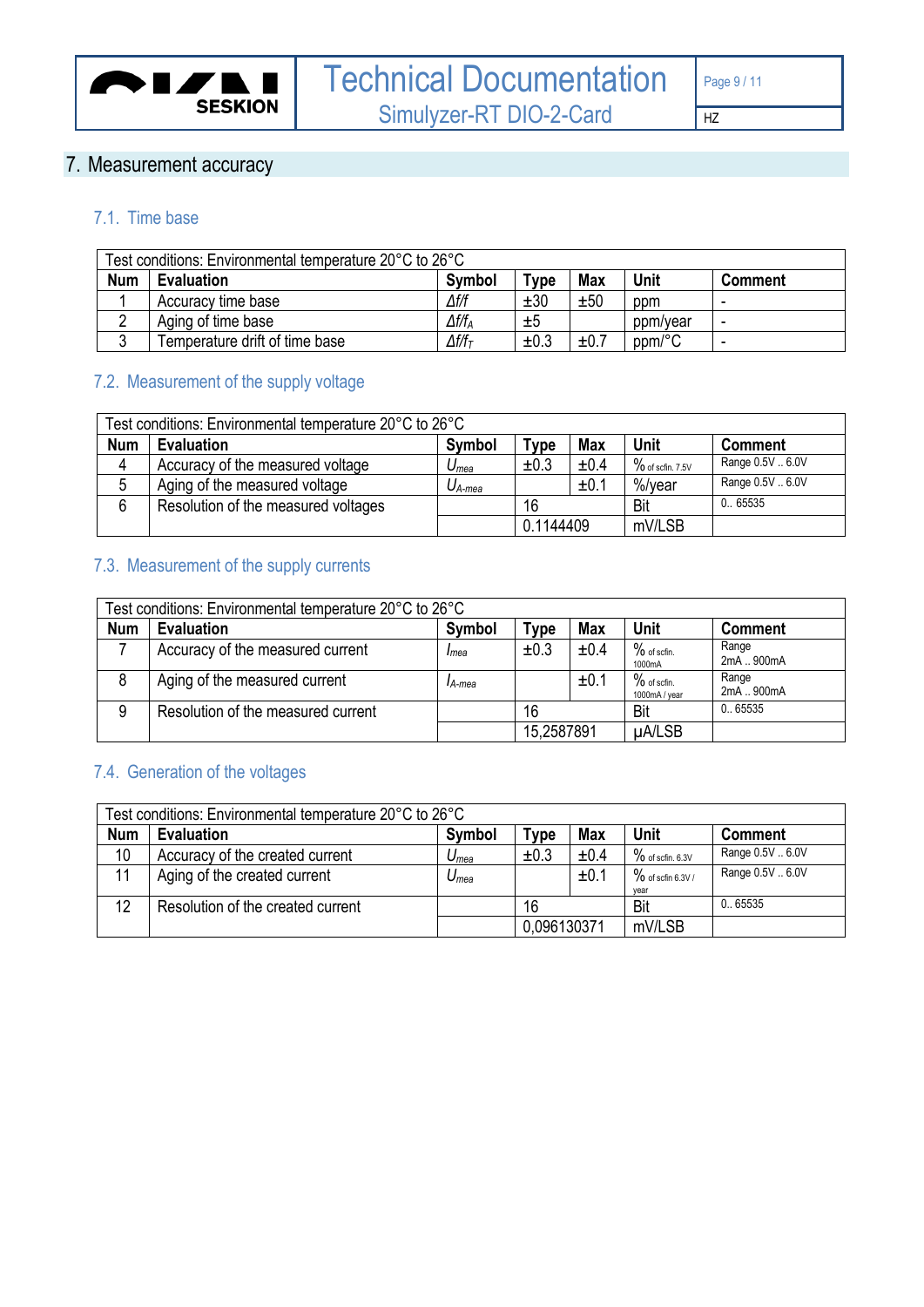

<span id="page-9-0"></span>8. Connection diagram X10/X11

| Pin                  | Paar               | <b>Belegung Stecker 1</b> |    | Pin              | Paar            | <b>Belegung Stecl</b>   |
|----------------------|--------------------|---------------------------|----|------------------|-----------------|-------------------------|
|                      |                    | (Rand)                    |    |                  |                 | (innen)                 |
| $\mathbf{1}$         | $\mathbf{1}$       | <b>GND</b>                |    | $\mathbf{1}$     | $\mathbf{1}$    | <b>GND</b>              |
| 35                   |                    | Sig_IO 01                 |    | 35               |                 | Sig_IO 25               |
| $\sqrt{2}$           | $\overline{2}$     | <b>GND</b>                |    | $\overline{2}$   | $\overline{2}$  | <b>GND</b>              |
| 36                   |                    | Sig_IO 02                 |    | 36               |                 | Sig_IO 26               |
| $\overline{3}$       | 3                  | <b>GND</b>                |    | $\overline{3}$   | $\overline{3}$  | <b>GND</b>              |
|                      |                    | Sig_IO 03                 |    |                  |                 |                         |
| 37<br>$\sqrt{4}$     | 4                  | <b>GND</b>                |    | 37<br>$\sqrt{4}$ | $\sqrt{4}$      | Sig_IO 27<br>GND        |
|                      |                    |                           |    |                  | $\overline{5}$  |                         |
| $\overline{38}$      |                    | Sig_IO 04                 |    | 38               |                 | Sig_IO 28               |
| $\overline{5}$<br>39 | 5                  | <b>GND</b><br>Sig_IO 05   |    | $\overline{5}$   |                 | GND<br>Sig_IO 29        |
|                      |                    |                           |    | 39               |                 |                         |
| 6<br>40              | 6                  | <b>GND</b><br>Sig_IO 06   |    | 6<br>40          | 6               | GND                     |
|                      | $\overline{7}$     |                           |    |                  | $\overline{7}$  | Sig_IO 30               |
| $\overline{7}$       |                    | <b>GND</b>                |    | $\overline{7}$   |                 | GND                     |
| 41                   |                    | Sig_IO 07                 |    | $\overline{41}$  |                 | Sig_IO 31               |
| 8                    | $\overline{\bf 8}$ | <b>GND</b>                |    | $\overline{8}$   | $\overline{8}$  | GND                     |
| 42<br>$\overline{9}$ | 9                  | Sig_IO 08<br><b>GND</b>   |    | 42<br>9          | $\overline{9}$  | Sig_IO 32<br><b>GND</b> |
|                      |                    |                           |    |                  |                 |                         |
| 43                   |                    | Sig_IO 09                 |    | 43               |                 | Sig_IO 33               |
| 10                   | $10$               | <b>GND</b>                |    | $10$             | 10              | GND                     |
| 44                   |                    | Sig_IO 10                 |    | 44               |                 | Sig_IO 34               |
| $\overline{11}$      | 11                 | <b>GND</b>                |    | 11               | 11              | GND                     |
| 45                   |                    | Sig_IO 11                 |    | 45               |                 | Sig_IO 35               |
| 12                   | 12                 | <b>GND</b>                |    | 12               | 12              | <b>GND</b>              |
| 46<br>13             |                    | Sig_IO 12                 |    | 46<br>13         | 13              | Sig_IO 36               |
|                      | 13                 | <b>GND</b>                |    |                  |                 | <b>GND</b>              |
| 47                   |                    | Sig_IO 13                 |    | 47               | 14              | Sig_IO 37               |
| 14<br>48             | 14                 | <b>GND</b><br>Sig_IO 14   |    | 14<br>48         |                 | <b>GND</b>              |
|                      | 15                 |                           |    |                  |                 | Sig_IO 38<br><b>GND</b> |
| 15<br>49             |                    | <b>GND</b><br>Sig_IO 15   |    | 15<br>49         | 15              |                         |
|                      |                    |                           |    |                  |                 | Sig_IO 39               |
| 16                   | 16                 | <b>GND</b>                |    | 16               | 16              | <b>GND</b>              |
| 50<br>17             | 17                 | Sig_IO 16<br><b>GND</b>   |    | 50<br>17         | 17              | $Sig_1$ 0 40<br>GND     |
| 51                   |                    | Sig_IO 17                 |    | 51               |                 | Sig_IO 41               |
| 18                   | 18                 | <b>GND</b>                |    | 18               | 18              | <b>GND</b>              |
| 52                   |                    | Sig_IO 18                 | 52 |                  |                 | Sig_IO 42               |
| 19                   | 19                 | <b>GND</b>                |    | 19               | 19              | GND                     |
| 53                   |                    | Sig_IO 19                 |    | 53               |                 | Sig_IO 43               |
| $\overline{20}$      | 20                 | <b>GND</b>                |    | 20               | 20              | GND                     |
| 54                   |                    | Sig_IO 20                 |    | 54               |                 | Sig_IO 44               |
| 21                   | 21                 | <b>GND</b>                |    | 21               | 21              | <b>GND</b>              |
| 55                   |                    | Sig_IO 21                 |    | 55               |                 | Sig_IO 45               |
| $\overline{22}$      | 22                 | <b>GND</b>                |    | $\overline{22}$  | $\overline{22}$ | GND                     |
| 56                   |                    | Sia 10 22                 |    | 56               |                 | Sig 1046                |
| 23                   | 23                 | GND                       |    | 23               | 23              | <b>GND</b>              |
| 57                   |                    | Sig_IO 23                 |    | 57               |                 | Sig_IO 47               |
| 24                   | 24                 | <b>GND</b>                |    | 24               | 24              | <b>GND</b>              |
| 58                   |                    | Sig_IO 24                 |    | 58               |                 | Sig_IO 48               |
| 25                   | 25                 | <b>GND</b>                |    | $\overline{25}$  | 25              | <b>GND</b>              |
| 59                   |                    | $+VCC1$                   |    | 59               |                 | $+VCC3$                 |
| 26                   | 26                 | <b>GND</b>                |    | 26               | 26              | <b>GND</b>              |
| 60                   |                    | $+VCC1$                   |    | 60               |                 | $+VCC3$                 |
| $\overline{27}$      | $\overline{27}$    | <b>GND</b>                |    | $\overline{27}$  | 27              | <b>GND</b>              |
| 61                   |                    | $+VCC1$                   |    | 61               |                 | $+VCC3$                 |
| 28                   | 28                 | <b>GND</b>                |    | 28               | 28              | <b>GND</b>              |
| 62                   |                    | Sense VCC1                |    | 62               |                 | Sense VCC3              |
| 29                   | 29                 | <b>GND</b>                |    | 29               | 29              | <b>GND</b>              |
| 63                   |                    | Sense GND1                |    | 63               |                 | Sense GND3              |
| 30                   | 30                 | <b>GND</b>                |    | 30               | 30              | <b>GND</b>              |
| 64                   |                    | $+VCC2$                   |    | 64               |                 | $+VCC4$                 |
| 31                   | 31                 | <b>GND</b>                |    | 31               | 31              | <b>GND</b>              |
| 65                   |                    | $+VCC2$                   |    | 65               |                 | $+VCC4$                 |
| 32                   | 32                 | <b>GND</b>                |    | 32               | 32              | GND                     |
| 66                   |                    | $+VCC2$                   |    | 66               |                 | $+VCC4$                 |
| 33                   | 33                 | <b>GND</b>                |    | 33               | 33              | <b>GND</b>              |
| 67                   |                    | Sense VCC2                |    | 67               |                 |                         |
| 34                   | 34                 | <b>GND</b>                |    | 34               | 34              | <b>GND</b>              |
| 68                   |                    | Sense GND2                |    | 68               |                 |                         |

| Pin                  | Paar            | <b>Belegung Stecker 2</b> |
|----------------------|-----------------|---------------------------|
|                      |                 | (innen)                   |
| 1                    | 1               | <b>GND</b>                |
| 35                   | 2               | Sig_IO 25                 |
| $\overline{2}$<br>36 |                 | GND<br>Sig_IO 26          |
| 3                    | 3               | <b>GND</b>                |
| $\overline{37}$      |                 | Sig_IO 27                 |
| $\sqrt{4}$           | $\overline{4}$  | GND                       |
| 38                   |                 | Sig_IO 28                 |
| 5                    | 5               | GND                       |
| 39                   |                 | Sig_IO 29                 |
| 6                    | 6               | <b>GND</b>                |
| 40                   |                 | Sig_IO 30                 |
| 7                    | 7               | <b>GND</b><br>Sig_IO 31   |
| 41<br>8              | 8               | <b>GND</b>                |
| 42                   |                 | Sig_IO 32                 |
| $\overline{9}$       | 9               | <b>GND</b>                |
| 43                   |                 | Sig_IO 33                 |
| 10                   | 10              | <b>GND</b>                |
| 44                   |                 | Sig_IO 34                 |
| 11                   | 11              | GND                       |
| 45                   |                 | Sig_IO 35                 |
| $\overline{12}$      | 12              | GND                       |
| 46                   | 13              | Sig_IO 36                 |
| 13<br>47             |                 | GND<br>Sig_IO 37          |
| 14                   | 14              | <b>GND</b>                |
| 48                   |                 | Sig_IO 38                 |
| 15                   | $\overline{15}$ | <b>GND</b>                |
| 49                   |                 | Sig_IO 39                 |
| 16                   | 16              | <b>GND</b>                |
| 50                   |                 | Sig_IO 40                 |
| 17                   | 17              | <b>GND</b>                |
| 51                   |                 | Sig_IO 41                 |
| 18<br>52             | 18              | GND<br>Sig_IO 42          |
| 19                   | 19              | <b>GND</b>                |
| 53                   |                 | Sig_IO 43                 |
| 20                   | 20              | <b>GND</b>                |
| 54                   |                 | Sig_IO 44                 |
| 21                   | $\overline{21}$ | GND                       |
| 55                   |                 | Sig_IO 45                 |
| $\overline{22}$      | 22              | <b>GND</b>                |
| 56                   |                 | Sig_IO 46                 |
| 23                   | 23              | <b>GND</b>                |
| 57<br>24             | 24              | Sig_IO 47<br><b>GND</b>   |
| 58                   |                 | Sig_IO 48                 |
| 25                   | 25              | <b>GND</b>                |
| 59                   |                 | $+VCC3$                   |
| 26                   | 26              | <b>GND</b>                |
| 60                   |                 | $+VCC3$                   |
| 27                   | 27              | <b>GND</b>                |
| 61                   |                 | $+VCC3$                   |
| 28                   | 28              | <b>GND</b>                |
| 62                   | 29              | Sense VCC3<br><b>GND</b>  |
| 29<br>63             |                 | Sense GND3                |
| 30                   | $\overline{30}$ | <b>GND</b>                |
| 64                   |                 | $+VCC4$                   |
| 31                   | 31              | <b>GND</b>                |
| 65                   |                 | +VCC4                     |
| 32                   | 32              | <b>GND</b>                |
| 66                   |                 | $+VCC4$                   |
| 33                   | 33              | <b>GND</b>                |
| 67                   |                 |                           |
| 34                   | 34              | <b>GND</b>                |
| 6R                   |                 |                           |